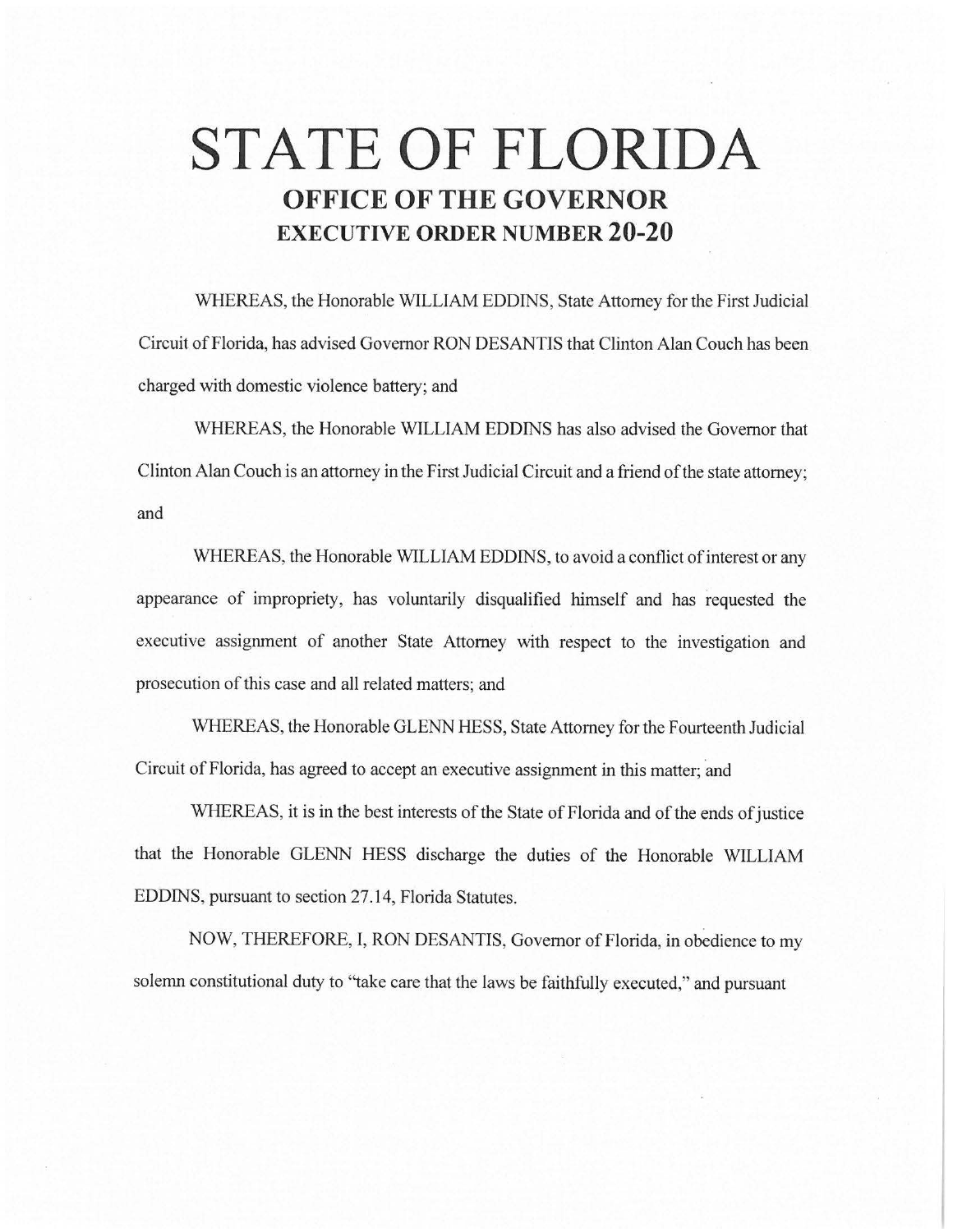to the Constitution and laws of the State of Florida, issue the following Executive Order, effective immediately:

## Section 1.

The Honorable GLENN HESS, State Attorney for the Fourteenth Judicial Circuit of Florida, referred to as the "Assigned State Attorney," is assigned to discharge the duties of the Honorable WILLIAM EDDINS, State Attorney for the First Judicial Circuit of Florida, as they relate to the investigation, prosecution, and all matters related to Clinton Alan Couch. Section 2.

The Assigned State Attorney or one or more Assistant State Attorneys and Investigators, who have been designated by the Assigned State Attorney, shall proceed immediately to the First Judicial Circuit of Florida, and are vested with the authority to perform the duties prescribed herein.

## Section 3.

All residents of the First Judicial Circuit are requested, and all public officials are directed, to cooperate and render whatever assistance is necessary to the Assigned State Attorney, so that justice may be served.

## Section 4.

The period of this Executive Assignment shall be for one (1) year, to and including January 22, 2021.